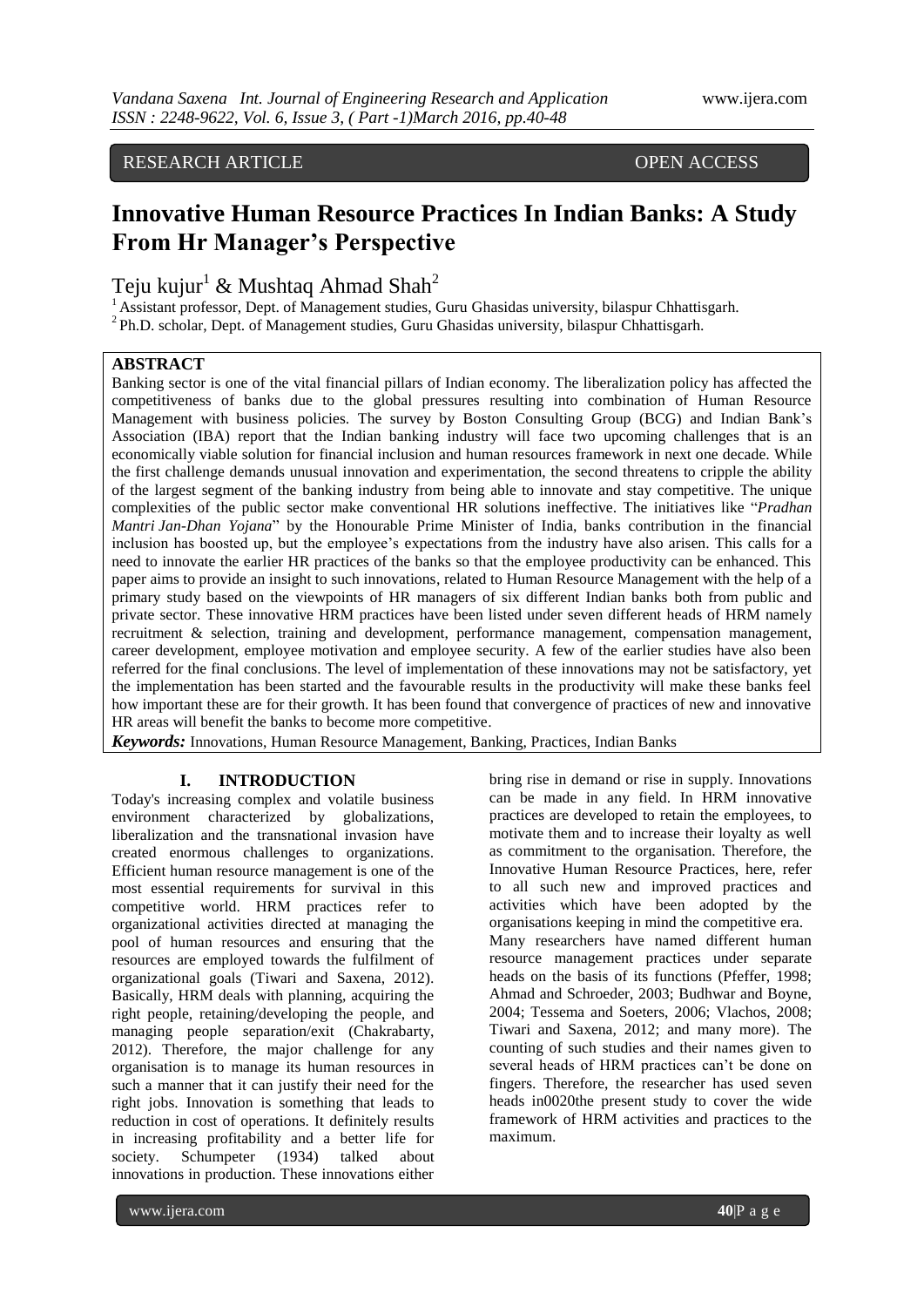#### **Figure 1 Human resource innovations in different Heads**



*Source: Compiled by author*

Recent trends in the banking industry of India show that the banking sector is growing in size and sophistication to meet the needs of a modern economy and global environment. Now, it is the high time to transform the HR processes and implement some new age concepts termed as "Innovations". Some fresh ideas are needed so as to make the banks more productive and competitive. The time is ripe for leaving the old baggage and taking bold measures (Chakrabarty, 2012). Even the employees' demands are touching new heights due to labour union influences and some other factors. Therefore, HRM innovations are the need of the hour for banks. The present paper has been mainly focused on providing insight to such innovations related to Human Resource Management in the detail.

# **II. BRIEF REVIEW OF LITERATURE**

The concept of innovative HRM evolved in the early 1900s with an increased emphasis on a proactive, integrative and value-driven approach to human resource management (Butler *et al.* 1991; Schuler 1992). The term innovation with regard to HRM has been used in many studies in the last few years. Many experts have suggested in their studies that the innovative HRM views human resources as assets for investment and the management of human resources as strategic rather than reactive, prescriptive and administrative (Buyens and De Vos, 2001). Different names have been given to the HR practices in past studies. Pfeffer (1998) proposed seven HRM practices that were: employment security; selective hiring; selfmanaged teams and decentralization of decision making; comparatively high compensation contingent on organizational performance; extensive training; reduced status distinctions and barriers and extensive sharing of financial and performance information throughout the organization. A few researchers have found out that the human resource practices, such as resourcing, employee development, reward system, and employee relationship, should be developed in such

a way that they get complemented with one another. These practices were named as "bundles" of human resource practices (Kochan and Dyer, 1993; Walker, 1993; and Cusworth and Franks, 1993).

In one of their studies Budhwar and Boyne (2004), in India, categorised HRM practices under four heads named recruitment and selection, employee compensation, training and development, and employee relations. Compton (2009) mentioned that human resource strategies must include recruitment and selection, education and development, performance management, succession planning, remuneration and finally retention of key players.

Concept of innovative HRM has not been directly proposed or studied in the past researches. However, a study related to HRM issues in banking sector (Jyothi and Jyothi, 2008) concluded that Banks in near future will have to address compensation issues, flexible work schedules, outsourcing and retaining talent for which they require enhanced skills, new knowledge and behavioural adjustments of human resources. This clearly indicates the *need of innovations* in HRM. To address this gap, this paper is aimed to identify such HR related innovations so that the same can be used to conduct further studies in the same context.

# **III. MATERIALS AND METHODS 3.1 Objectives**

The study has been aimed at exploring the Innovations related to HRM adopted by Indian banks. Moreover, this study has also been targeted to design a questionnaire based on these innovative HRM practices that can be used for further studies.

#### **3.2 Research Methodology**

This study is basically *exploratory and descriptive* in nature because the researcher has explored the new HRM practices on the basis the perceptions of the bank employees. For conducting this study, Chhattisgarh state of India was taken. Six banks comprising three from each category were chosen for conducting the present study. The banks under public sector are State bank of India, Punjab National Bank, Bank of India, while private sector banks taken are ICICI Bank, HDFC Bank, and Axis Bank. Non random sample particularly Quota sample and purposive sampling techniques have been used for the selection of the sample

Banking news reports, articles, reports of RBI, journals, and various websites have been the source of secondary data. The concept of Innovative HRM practices was discussed with the panel of experts and they were asked to list the innovative HRM practices prevailing in their respective banks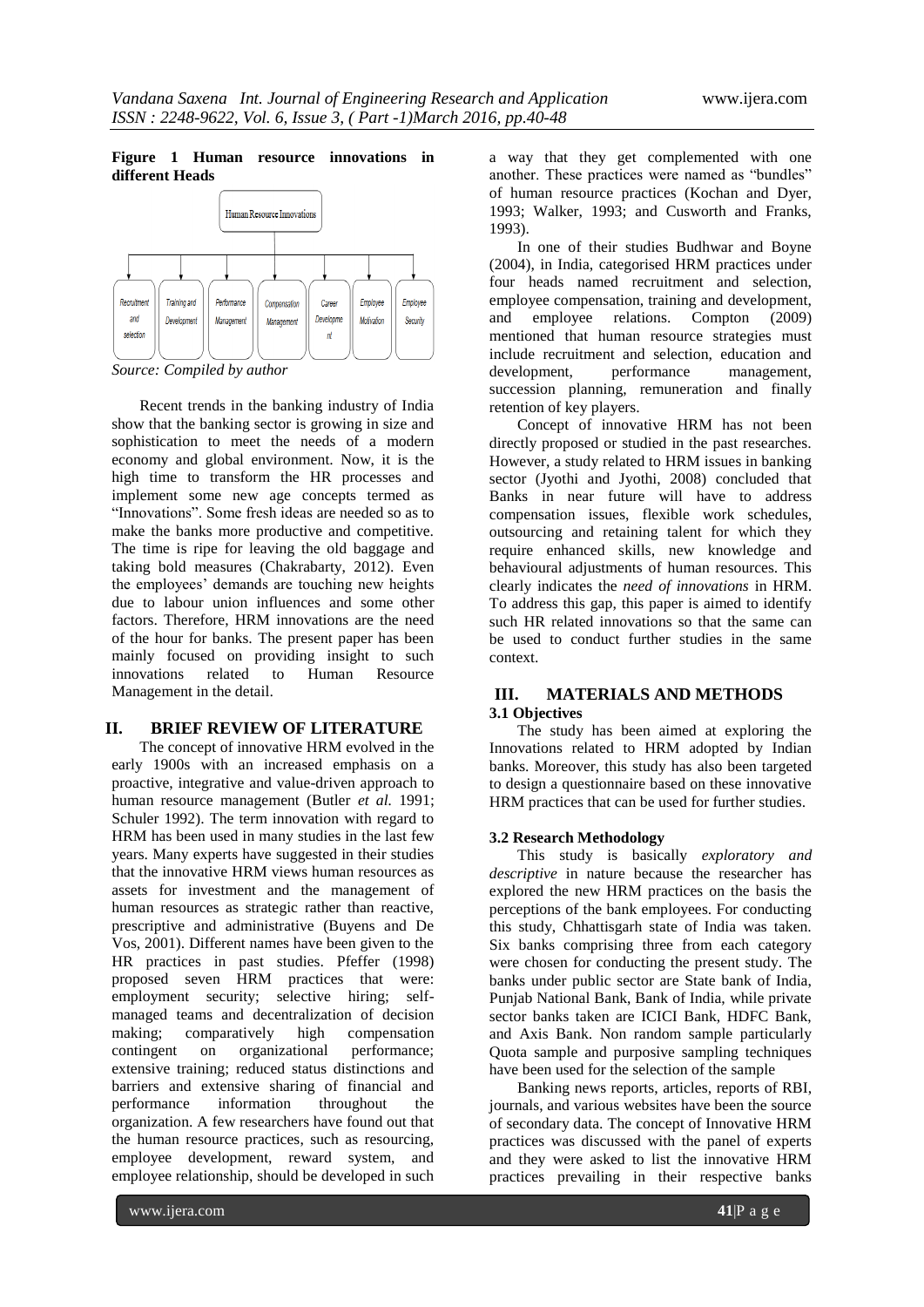through the process of *personal interviews*. On the basis of the results of this process, a *questionnaire*  will be designed which can list down all the innovative HR practices and can be used for further studies.

# **IV. LIMITATIONS OF THE STUDY**

The main limitations of the study have been related to time, sampling, hesitation and biasness among the employees in their views. Moreover, other banks operating in Chhattisgarh have not been taken in this study due to time and cost constraints. Foreign banks have also been excluded in this study.

#### **V. RESULTS AND DISCUSSION**

The main objective of this study was to identify the innovative HRM practices adopted in public and private sector banks of India. After an extensive survey of the literature and from the responses of the interviews, a list of innovative HRM practices was shortlisted under seven heads which have been found in the Indian Banking sector. The banks under the study are employing these innovative HRM practices related to recruitment & selection, training and development, performance management, compensation management, career development, employee motivation and employee security.

#### **5.1 Innovative Recruitment & Selection Practices**

This factor includes all those innovative HR practices which aim at attracting maximum number of highly talented applicants and selecting the best to achieve competitiveness (Khan, 2010). The seven innovative HRM practices identified under this head have been explained below:

#### **Figure 2: Innovative Recruitment & Selection Practices**





#### **i) Pre –Defined and clear outlay of Recruitment and Selection**

Respondents of the present study told that one of the major innovative HRM practices under this head is that there is a well-defined recruitment and selection policy in the banks. Earlier, only a few banks had a pattern of recruiting people through employee referrals. But now a day, a pre-defined policy of hiring people is available in most of the banks.

#### **ii) Selection of Professionals**

Banks have also started selecting professionally qualified personnel, e.g. MBAs, CAs, Agricultural officers etc. for different posts. Earlier, only private sector banks were employing such professionals for their various departments, but now, public sector banks have also started using this practice. Moreover, need for giving special training for such employees has also been reduced to a certain level.

#### **iii) Selection According To Service Attitude**

Banks are giving due weightage to the service attitude and competence in the selection procedure these days. This policy is being adopted by the HR department of the banks keeping in mind the fact that employees with positive service attitude will work more efficiently and increase the business ultimately.

#### **iv) Holding on Policy**

One of the major problems that the bank employees were facing in earlier times was that if they left the organisation due to any work pressure or other reason, then they were not stopped or hold on by any employer. But now, even the regional or circle managers of the banks use a "Retention" policy for the employees so that they may not leave the bank quickly.

#### **v) Availability of Bank Communities on Social Networking Sites**

Availability of bank communities on social networking sites is found to be another innovation in the recruitment process. Popularity of the social networking sites has forced all the sectors to have this facility enabling the members of the community to seek the necessary information and to be in touch with each other.

# **vi). Checking the Profile of Candidates on These Sites**

These days, most of the banks, especially private sector, have started using social networking sites for the purpose of recruitments. With the help of these communities, the HR department checks the candidate's profile on social networking sites to decide the candidature for the job.

#### **vii) Result Oriented Policy of R&S**

In the present scenario, the HR department of banks has also started formulating a result oriented recruitment and selection policy for their banks.

www.ijera.com **42**|P a g e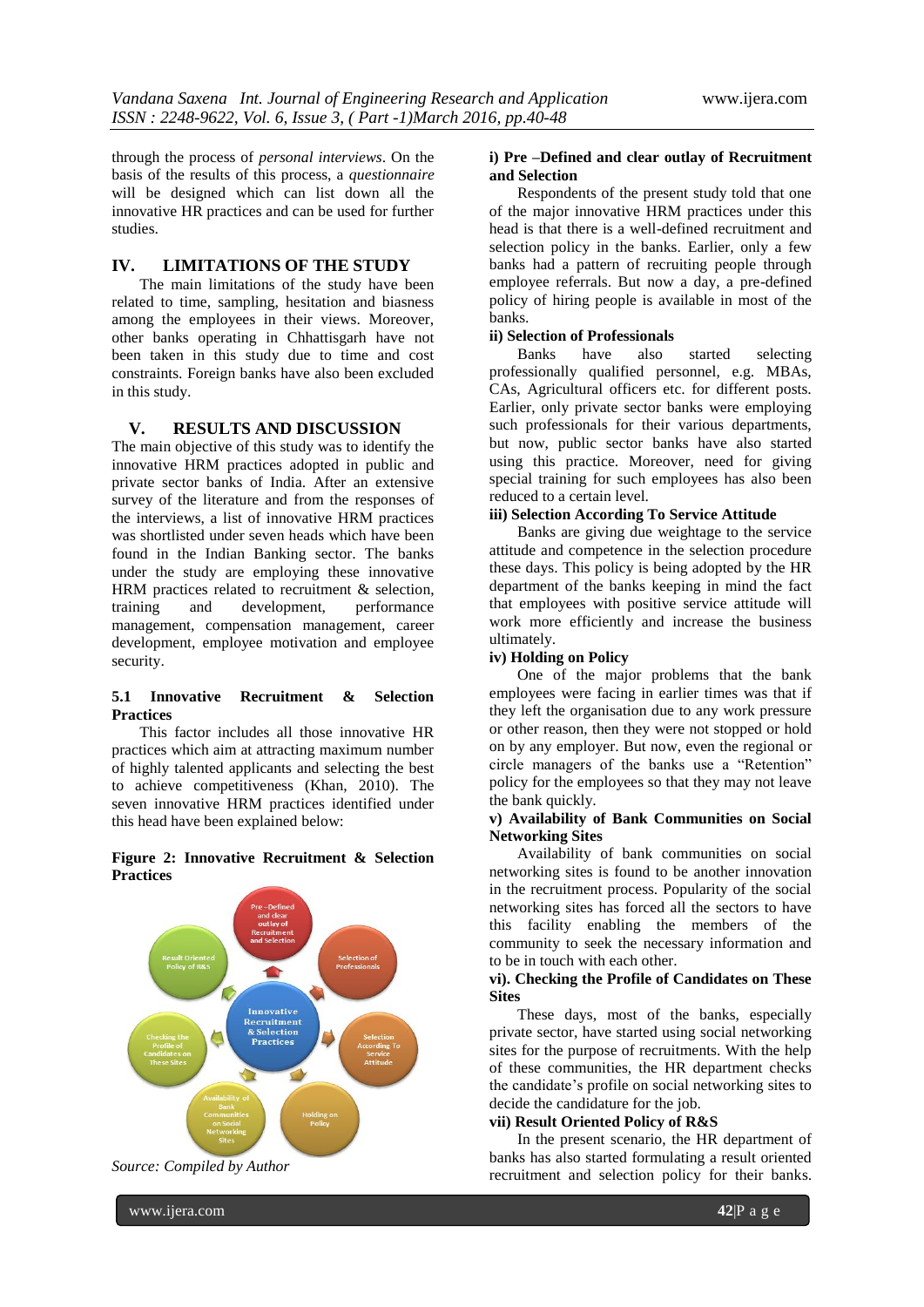This policy helps them to keep only those employees who are increasing the bank's profit and fire out or demote the other ones. Even the public sector banks also don't give promotions to those whose past records in terms or branch business are very poor.

# **5.2 Innovative Training & Development Practices**

This factor includes all such practices that generate tangible outcome and intangible results in terms of enhanced self-esteem, high morale, and satisfaction of employees due to acquisition of additional knowledge, skills, and abilities (Khan, 2010). Following are the five innovative Training and Development practices found in the present study:

# **Figure 3: Innovative Training & Development Practices**



*Source: Compiled by Author*

#### **i) Test of Trainees**

Use of written examination for selecting employees for training is one of the major innovations mentioned by most of the respondents of the present study. This helps the employees to be free from any kind of biasness. ICICI Bank and SBI are organising such tests for higher level employees' training too.

# **ii) Customised Training**

Special and separate/customised training programs have also been designed for different levels of employees in the banks. State bank of India is practising this practice for more than one and a half decades. Other banks are also following this innovative HR practice. However, the implementation level might be low in their cases.

# **iii) Continuous Training Need Assessment**

In some of the banks, continuous training need assessment of employees by the HR department is

also practised. With the help of continuous training need assessment, only those employees, who are actually in the need of the training, are sent for the training. Aggarwala (2003) has also explored this innovative practice in one of her studies.

# **iv) Encouragement to Apply Training Learning**

Employees are also being encouraged to apply the techniques learnt in their training program. They are given a chance to apply the information acquired by them during the training practically so that they may not forget it ever.

# v**) Arrangement of Special Projects**

To make the learning effective, some banks have the practice of selecting the staff for special project teams meant for bank's effectiveness. Private sector banks like HDFC and Axis bank are sending their employees for special projects training so that they can acquire some specialised skills and knowledge.

#### **5.3 Innovative Performance Management practices**

Appraising is a general process of facilitating interpersonal relationship between employees and managers through performance related discussions (Wilson & Western, 2000). This category includes the new practices related to goal achievement in an efficient manner, their appraisals and job assessments. In the present study, six innovative HRM practices related to Performance Management were found which are:

# **Figure 4. Innovative Performance Management practices**



*Source: Compiled by Author*

#### **i) Performance Matrix**

The very common innovative HR practice of performance management has been that the performance matrix or some other competency mapping models being used for employee's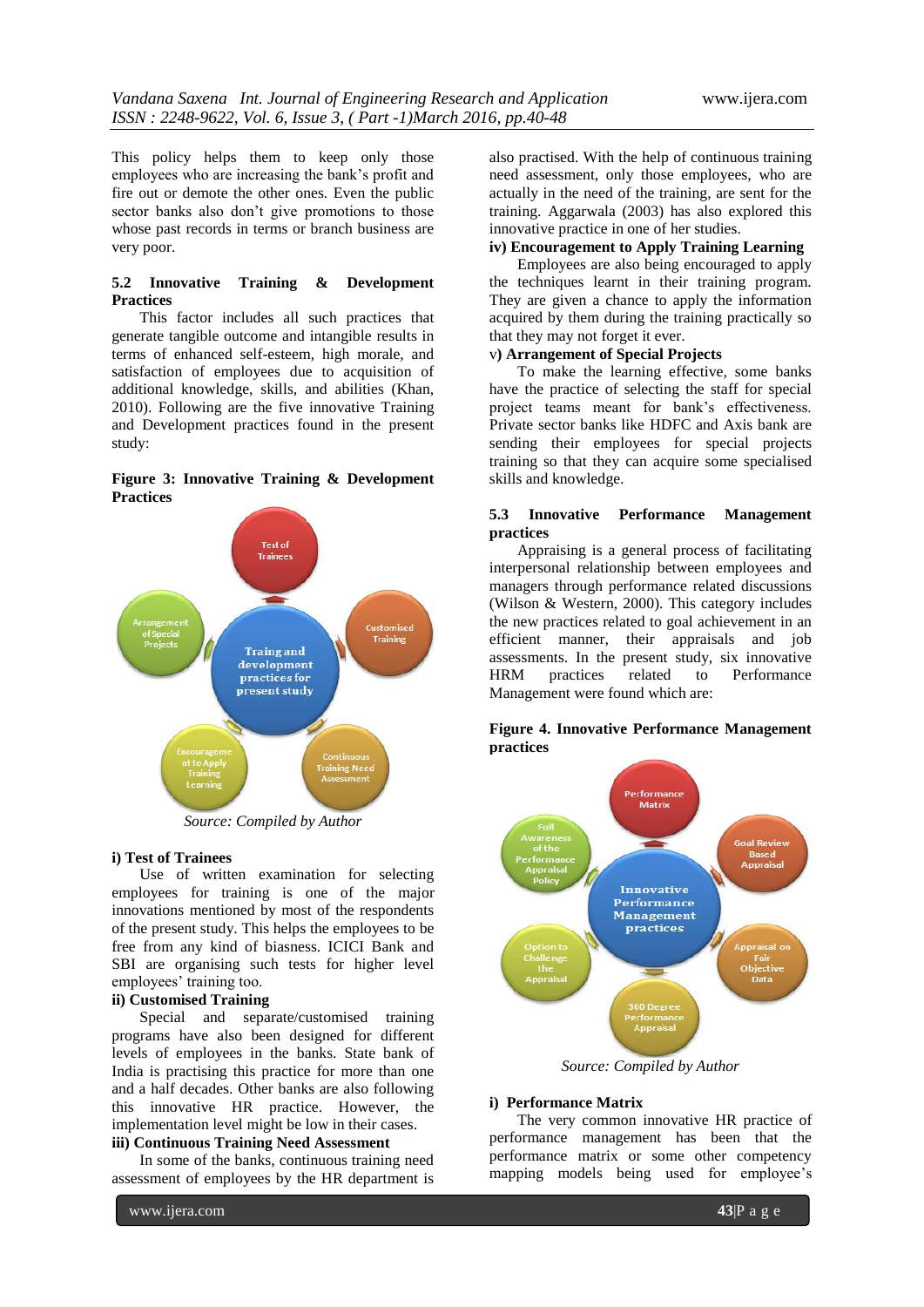performance reviews. All private sector banks under the study are following this innovation in the performance management practices for a long time. This has enhanced the performance as well as the morale of their employees.

# **ii) Goal Review Based Appraisal**

The respondents under the study also exposed that goal reviews and competency review systems, the two common methods, are being used for appraising the performance of employees. This helps to match the performance of the employees with the earlier set goals of the individuals and organisations.

# **iii) Appraisal on Fair Objective Data**

In this study, it was found that the employees are being assessed for their fair objective data. These data may relate to their deposits, advances, NPAs, or profit per employee. These objectives and fair data helps the employers to appraise the employees without any biasness and good performers are benefitted from this.

#### **iv) 360 Degree Performance Appraisal**

Another innovation is that they are reviewing the performance from multiple sources e.g. superiors, juniors, peers etc., i.e., 360 degree performance review system, which was not prevalent earlier, is being implemented in most of the banks. The same practice has also been discussed by Aggarwala (2003) in her study on innovative HRM practices.

# **v) Option to Challenge the Appraisal**

These days, the employees of a few banks have the power to challenge their appraisal done by the HR department or by their superiors, if they disagree on some issue. But for this, they need to represent to the higher levels with solid proofs and evidences.

#### **vi) Full Awareness of the Performance Appraisal Policy**

Moreover, there is a complete awareness of the Performance Appraisal policy of HR department among all the staff members so that they are well aware of what they have done and what they should not have done. Bernardin and Russel (1993); Landy & Far (1980) and Webb (2004) have also favoured this innovation in their studies.

#### **5.4 Innovative Compensation Management Practices**

Compensation is all forms of financial returns and tangible services and benefits employees receive as part of an employment relationship (Milkovich and Newman 1999). An effective set of choices about compensation systems plays a major role in determining firm performance (Dreher and Dougherty 2005). Explanation given below is related to the four innovations under this head found during the present study:



**Figure5. Innovative Compensation Management** 

*Source: Compiled by Author*

# **i) Announcing Special Incentive to the Talented Employees**

Special incentives are given to talented employees to encourage better performance. Using incentive compensation to stimulate better performance and to provide promotion opportunities through an internal labour market increases satisfaction and self-actualization (Harel & Tzafrir, 2001). Same has also been confirmed by Gerhart & Milkovich (1992) in one of their studies.

# **ii) Special Increments on Regular Basis**

One major innovative practice of compensation has been identified that is there has been a provision of special increments for better performance of the employees. This gives the employees an enough salary growth. Park et al. (1994) and Trevor et al. (1997) also found that salary growth had a pronounced effect on turnover. **iii) Special Festival Advance**

These days, the HR department has also started one new scheme of providing special festival advances to the bank employees on either discounted rates or without any interest so that they can fulfil their family requirements on the festivals without bearing any special burden. The HR personnel of these banks are of the view that, due to provision of this scheme, the employees are demanding fewer leaves in the festive season.

# **iv). Customised Perks**

In last couple of years, the perks have also been customised to the individual needs. This practice is gaining popularity in other Indian organisations too (Aggarwala, 2003). Banks under the study are also using this innovative HR practice.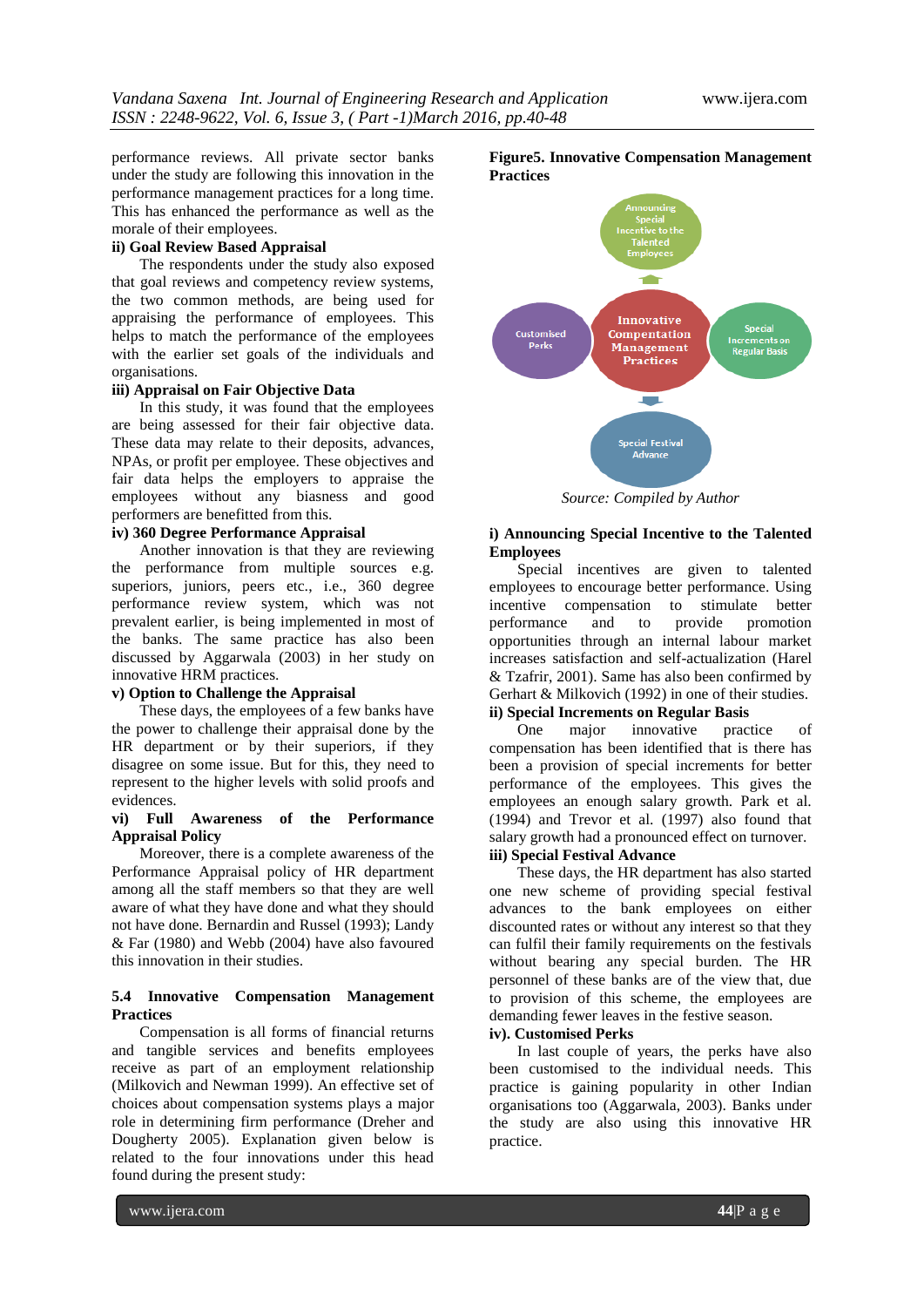#### **5.5 Innovative Career Development Practices**

Those innovative career goals, formulating and implementing strategies and monitoring the results are categorised under this head (Greenhaus 1987). These help the employees to groom themselves and manage their careers. Verburg et al. (2007). Following are the five Career Development related innovations:





*Source: Compiled by Author*

#### **i) Availability of Educational Opportunities at Workplace**

Education related opportunities are being provided at the work place for the career enhancement of the bank employees. This has increased their dedication towards work in their present organisations. A few private banks just like AXIS bank are also providing opportunities to their employees to get enrolled to professional courses so as to enhance their skills as well as degrees. This boosts up their morale for work.

#### **ii) Easy Approval to the Job Applications**

This study identified that one latest innovation in the career development of employees is that the applications sent for the career opportunities outside the bank are being approved by the HR department and regional managers quickly, which were either verbally denied by the top management or delayed for approval. But now a days, these applications are easily approved so that employees can think of their career development.

#### **iii) Promoting on the Basis of Merit**

Banks are also organising written tests and interviews for the promotion process so that merit can be one of the criteria for promotions. A wellplanned career development system along with internal advancement opportunities based on merit, results in high motivation among employees, which has an impact on firm performance (Milkovich and Boudreau, 1998).

#### **iv) Providing timely Promotions**

Fast track promotion process is also one common innovative practice identified in the study. Earlier the employees had to wait for years to get promotions. But these days, they get faster promotions, even in two to three years. Public sector banks like Punjab National Bank and Bank of India are using this technique to refill the higher posts quickly. This helps the employees to develop their career in their own bank and they don't even think of leaving the bank for getting better opportunity outside in other banks or organisations.

### **5.6) Innovative Employee Motivation Practices**

The effectiveness of talented employees will be limited if they are not motivated to perform their jobs (Delaney and Huselid, 1996). This factor of HR practices includes all those innovations relating to motivation of the employees through new ways. In the present investigation, nine innovative motivation practices have been identified. Accordingly, the employees can be motivated in the new ways:



**Figure7. Innovative Employee Motivation Practices**

*Source: Compiled by Author*

# **i) Using Music at Work Place**

Use of music at workplace, to improve the performance, is one major innovation found in the study. SBI has introduced the concept of playing light music in its branches so that a calm and soothing environment can be provided to the employees as well as to the customers. Other banks too have started following this practice.

# **ii) Providing Day Care Centers**

There is an arrangement of day care centres in most of the surveyed banks for the children of employees, so that they have no difficulty in maintaining work life balance. In these day care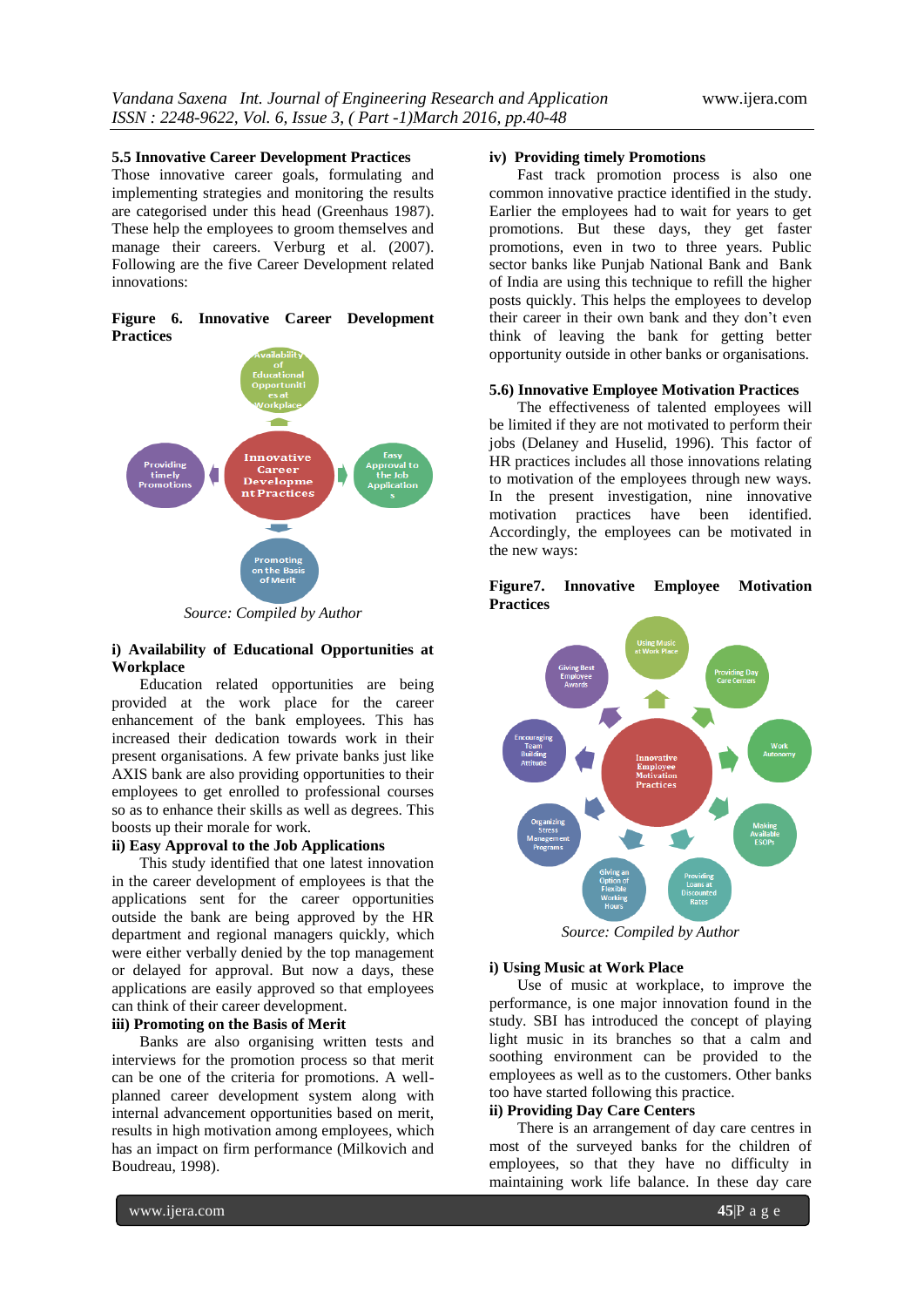centres, they can drop their children while they are at work. This won't even divert their minds towards their family while working. Young mothers remain satisfied when their little ones are not far away from them.

# **iii) Work Autonomy**

In the last few years, greater work autonomy is also being provided to the bank employees. This helps them to work according to their best possible capability without any interference and they try to give their best. This is a kind of brain storming exercise through which the employers can get best out of the minds of their employees.

# **iv) Making Available ESOPs**

Availability of Employee Stock Option Plans is a practice which has been innovated in the banking sector for a last few years so that the employees feel that they are also the owners of the banks. This feeling makes the employees more loyal to their organisation.

#### **v) Providing Loans at Discounted Rates**

Availability of loans and advances at discounted rates to all the employees is also another common innovative HRM practice leading to motivation of the employees. They can get loans on simple interest for getting vehicles, constructing house or even educating their wards. This helps the employees financially and motivates them to increase their efficiency.

# **vi) Giving an Option of Flexible Working Hours**

Some of the banks are also providing flexible working hours to enhance the productivity of employees. Banking hours are generally common everywhere, but a few banks have started giving an option of flexible working hours in two different shifts so that the employees can work according to their comfort. HDFC bank is an example. This practice was also identified by Kundu & Malhan (2009) in one of their studies.

#### **vii) Organizing Stress Management Programs**

Arrangement of stress management programmes, art of living classes, yoga sessions etc. are distinct innovations which have not been there in the banking system earlier. These practices are the best boosters and relaxers for the bank employees who are mostly under work pressure.

# **viii) Encouraging Team Building Attitude**

By encouraging team building attitude in the employees, the HR department of banks has started a new practice of motivating them. They work in teams and learn new skills. This increases their confidence and hence they feel more motivated.

#### **ix) Giving Best Employee Awards**

Announcement of best employee awards was a common practice in the private sector banks, but these days, the public sector banks have also started the same practice to motivate their employees. A

few banks have recently introduced the practice of writing the best employee's name on the display board in the regional centres or even in the branches of their banks. Better-motivated employees lead to higher individual achievement and improved organizational performance (Huselid, 1995; Pfeffer, 1994; Delaney et al., 1989).

### **5.7 Innovative Employee Security Practices**

The exercises which make the employee feel highly secured in his present job are the best suited for this category. These practices when implemented through new ways may help an employee to feel most satisfied in his job. A total of five Innovative Employee Security practices found in the present study were:

#### **Figure8. Innovative Employee Security Practices**



*Source: Compiled by Author*

#### **i) Sufficient Retirement Benefits**

Providing proper retirement benefits is another HR innovation revealed by the employees under the study. Unlike earlier days, now the employees get enough gratuities, pension and other retirement benefits which can secure their rest of the life after leaving the job.

# **ii) Option of Voluntary Retirement**

Another innovation explored under this study was that for last few years, VRS has also become common in banking sector. Now, the employees of the banks can also enjoy the benefits of this scheme if they need earlier retirements from their work. This doesn't interrupt their other retirement benefits.

#### **iii) Insurance of Dependents**

Banks also give the facility of dependent's insurance which gives a sense of security in the minds of employees for their family too. This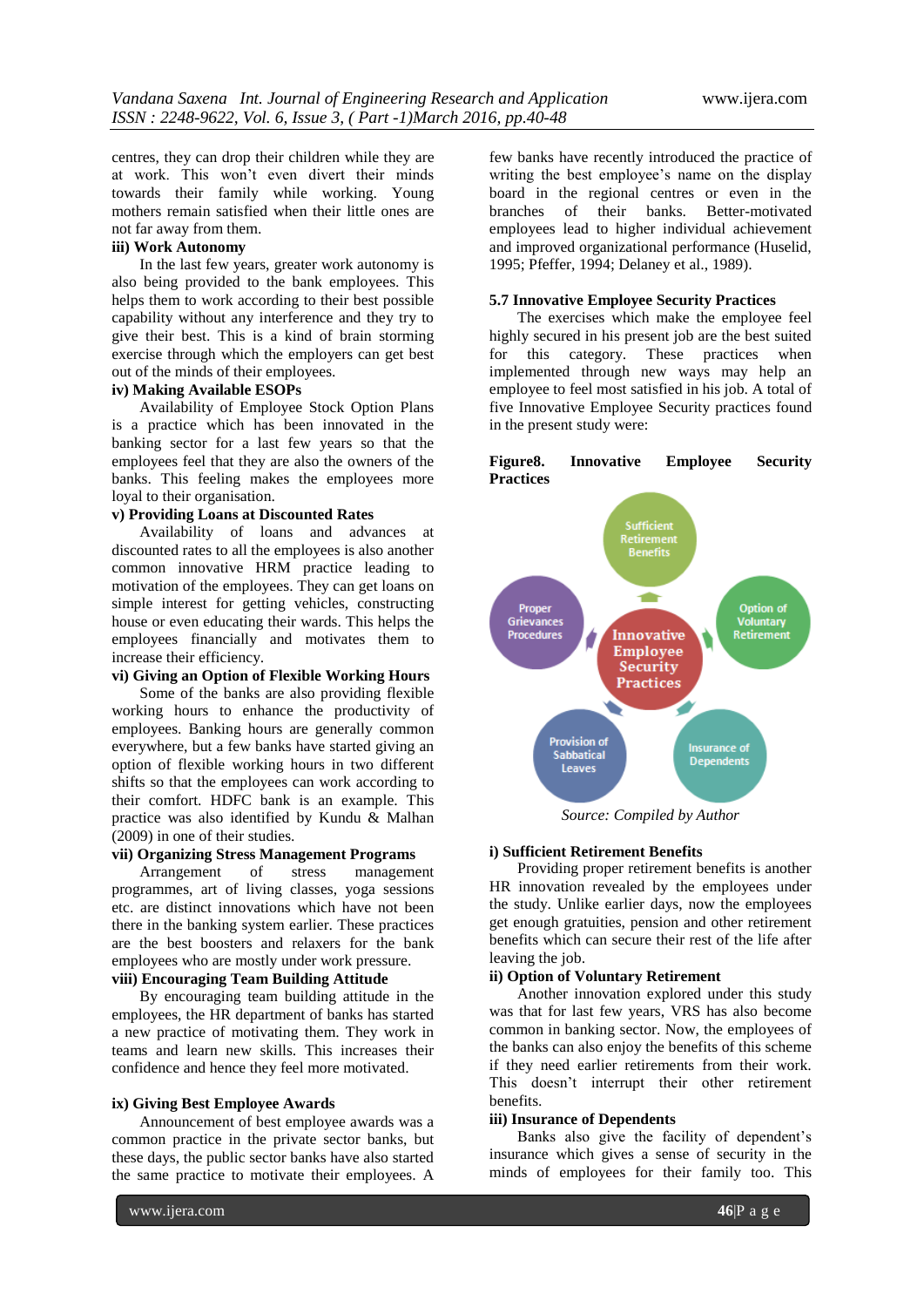motivates them by satisfying their social as well as security needs.

# **iv) Provision of Sabbatical Leaves**

One innovative practice adopted by the HR department of the banks is that there is a provision of "sabbatical leaves" (part time leave from organisation with 50% or less salary in case of crisis) for employees. This helps in reducing the employee turnover rate in the banks. Infosys started giving sabbatical leaves to its employees in India so that they may get job security. This was followed by HDFC bank and then the others also started using this HRM practice.

#### **v) Proper Grievances Procedures**

There is a provision of written as well as operational grievances procedures. The existence of the formal mechanism of dispute resolution reduces employees' fear of being unfairly treated and increases their perception of equitable treatment resulting in a more dedicated workforce and better performance (Arthur, 1992).

#### **VI. CONCLUSION**

In the present competitive world, the banking sector, especially of the developing economies like India, is facing lot of tough competition, talent crunch, and skill shortage. All these have made the banks feel that the internal customer is also more important equally with external customers, so every bank is trying to devise innovative HR practices to attract best talent and give them comfortable environment to work with, that enables the banks to retain talents. Chakrabarty (2012) has highlighted in one of his speeches on HRM in banks that it is the people, people and people that make an organization achieve competitive advantage in this tough and competitive world. In the present study, forty nine innovative HRM practices have been identified which are being used by the Indian public sector and private sector banks. A few of these practices had been in use for past many years in many of these banks. However, the results of this study have provided with many new innovative concepts and terms related to HRM. Concepts like hiring professionals, sabbatical leaves policy, professional courses in banks, training tests, ESOPs, social networking profiles, and a many more are quite new to the industry. Now days, the profile of the employees is being checked using the social networking sites. Flexible working hours, child care centres, provision of special perks in the salary packages etc. are just a few other examples of the innovative practices of HRM revealed in this study. The list has been too long making a total of forty nine practices in seven comprehensive heads of HR variables.

The banking sector is the financial pillar of the Indian economy. No doubt the level of implementation of these innovations may not be satisfactory, yet the implementation has been started and the favourable results in the productivity will make these banks feel how important these are for their growth. It has been found that convergence of practices of new and innovative HR areas will benefit the banks to become more competitive in the global market. Thus, all these innovative practices are a must in this sector to move on in the dynamic business environment.

All these practices might have been implemented differently in different banks. The respondents were only from the HR department, thus some of the responses might had influence of the departmental biasness. Thus, a further study on exploring different perceptions of other employees of the banks can give more conclusive remarks. Future research can also be done covering a wider area and more respondents with cross cultural extensions even across the country. Researchers might also want to look at the differences, if any, in the adoption of innovative HRM practices from developed and emerging market perspectives. Industry wise comparisons can also be done using some secondary financial data.

#### **REFERENCES**

- [1]. Bernardin, H. J., and J. E. A. Russell (1993). Human resource management: An experiential approach, Singapore: McGraw-Hill.
- [2]. Bitner, M. J., and Zeithaml, V. A. (2004). *Service Marketing*, New York: McGraw-Hill. Cisco, W.F. (2006). Managing Human Resource: Productivity. *Quality of Work Life, Profits*, New Delhi: Tata McGraw-Hill.
- [3]. Cusworth and Franks, T. (1993). (Eds) *Managing Projects in Developing Countries,* Longman, New York (Chapters 5 and 10).
- [4]. Gomez-Mejia, L.R., Balkin, D.B. and Cardy, R.L. (2003). *Managing Human Resource*. Delhi: Pearson Education (Singapore) Pvt. Ltd.
- [5]. Milkovich, T. G., and Boudreau, W. J. (1998). *Human Resource Management* 8th edt. Boston: Irwin.
- [6]. Pfeffer, J. (1994). *Competitive Advantage through People: Unleashing the Power of the Workforce.* Boston, MA: HBS Press.
- [7]. Walker, A.J. (1993). *Handbook of Human Resource Information System: Reshaping the Human Resource Function with Technology*. McGraw-Hill, Inc.